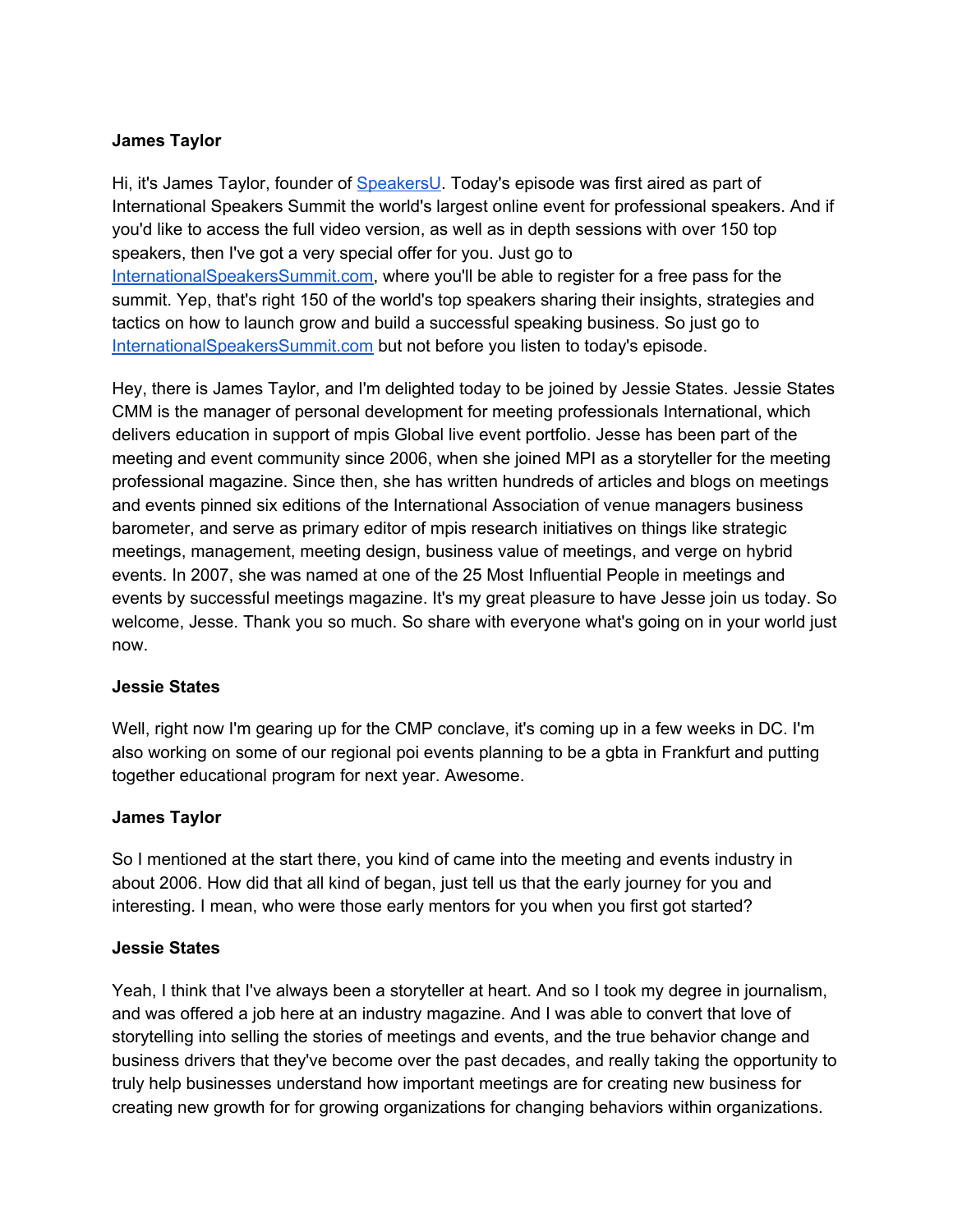And I converted that as I moved throughout my career into the research initiatives. And again, making sure that those initiatives, not only academically were rigorous and valid, but also had that storytelling to them. So that it wasn't just a series of statistics and data, it was a story that we could share. And then I started to realize, through no fault of our own, but meeting professionals are just a little too busy to read 100 pages of research. So I took that same storytelling strategy and started to create education out of those research initiatives. Because while we can't always take a couple of hours to sit down and try to understand what research is telling us, we can sit and listen and discuss what that research means for the future of meetings.

### **James Taylor**

So I'm interested as well, I mean, when you first started was Was there someone at MPI that was a key mentor for you. Was it maybe someone in the industry that can take you under their wing? Or did you just kind of have to like gonna build your own way into the business?

### **Jessie States**

No, I think that there were there were several women who were important parts of my early and mid career, who I could definitely call out now Vicki Howerton, who went on to be the CEO of the venue managers Association, Cindy Diaz, who is now the head of CLIA, the cruise line Industry Association. There were many, many women here at MPI, who were mentors and who took me under their wing and really encouraged me to grow

### **James Taylor**

in that. I'm just thinking now, I mean, I'm sure that in the course of your work, you're always meeting people are just coming into the industry for the first time. They're just getting started. You know, what's that maybe a key piece of advice that you give them, someone that's just just getting on that note that first year of themselves themselves in some point at some part of the events industry.

### **Jessie States**

It's funny that you asked me that just earlier today, someone sent me an email and said, Hey, I was a homemaker for a long time. I'm now going back and getting my degree in marketing, and I'm really interested in readings, what should I do? And so I really love the opportunity and cherish the opportunity to to help people who are entering the industry, the The great thing is, is that it's the perfect time to enter meetings and events. The research shows that 30% of organizations are hiring full time employees right now. That's a huge number. US Bureau of Labor Statistics says that industry job growth is going to increase by 10%, between 2016 and 2026. So it's a great time to be in meetings. And absolutely, I think that one of the biggest pieces of advice is to get out there, be part of industry associations, go to networking events, go to educational professional development events, find a mentor, someone who's going to encourage you to grow, and just really put yourself out there, even if you're someone who's not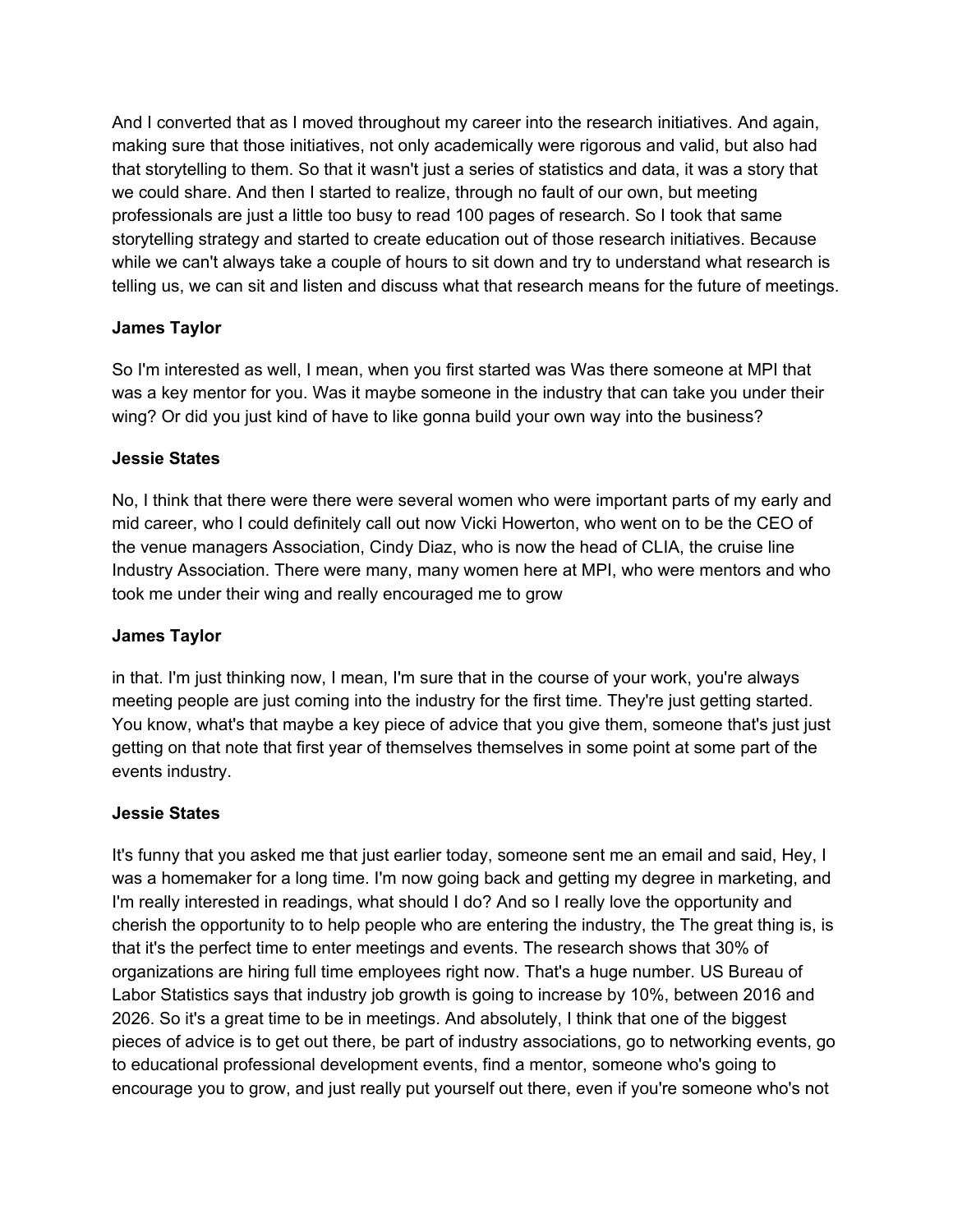comfortable in these types of situations, set goals for yourself. I'm not the easiest person at networking events, either. It's really, really hard for me to go to people, I don't know. But if I set goals for that networking event, if I know what I'm trying to accomplish while I'm there, if I've set objectives on how I'm going to do it, then I feel much more comfortable stepping out of myself and meeting new people.

### **James Taylor**

So you mentioned you kind of started in the industry about 2006. I'm interested in, because you're right, you're dealing with people in the industry all the time. How is that? How is the role? I mean, we often will hear that phrase that your event planners, let's say, and I tend not to use it that that that phrase, so my event professionals is the one I tend to use because it's it's a broader category. But how has the role of what we maybe think of as an event planner, or event professional changed since you started to where we are, where we are today, and where perhaps we're going to be going in the future? I think

### **Jessie States**

that's a pretty loaded? It's a pretty interesting question. Um, when you look at what happened to meetings, when the great recession hit, you look at the way organizations cut them as if it was something that was expendable, as if it was something that wasn't a business necessity. I think that that's when the role would our role in meetings truly started to see as a huge paradigm shift. Before that we had meeting professionals out there who understood the strategy behind meetings, who could articulate their value to organizations who could share how much ROI was being delivered by their meetings. But if we weren't able to, to conceptualize that, if we weren't able to communicate that to our senior leaders, that's where we truly ran into trouble. And that's why our own meetings outlook business barometer, right before the recession hit about six months before it hit, we started to see a huge cut in meetings and events that we couldn't articulate or understand. And about six months later, we realized it was because the recession was coming. And the first thing that businesses were cutting were their meetings and events. And so what we don't want to see is for that to happen again. But we don't want to see as for businesses not to understand the crucial role that meetings play in, in the strategy behind their businesses, and how meetings truly drive change, impact the bottom line, and positively, positively impact the business. And so the better we're able to articulate that as an industry and take our role away from what you described as the logistics of meeting planning and truly describe the value that we're bringing to businesses, we're going to be much better off the next time we had an economic cycle, I guess also applies in terms of in the world of politics and policy, public policy, because the thing I never realized until very recently was was that the events industry is bigger than the automobile industry. I mean, it's just I mean, it's a massive when you take all these different component parts of it as well, but always feels like, you know, there's some other great recession when that happened. You know, there's a lot of automobile companies getting bailed out for the different things. But it felt like the events industry maybe kind of got overlooked. It didn't seem to have a seat so much at the table at that point. Exactly. There was there, there wasn't any kind of a realization, any kind of research out there, really,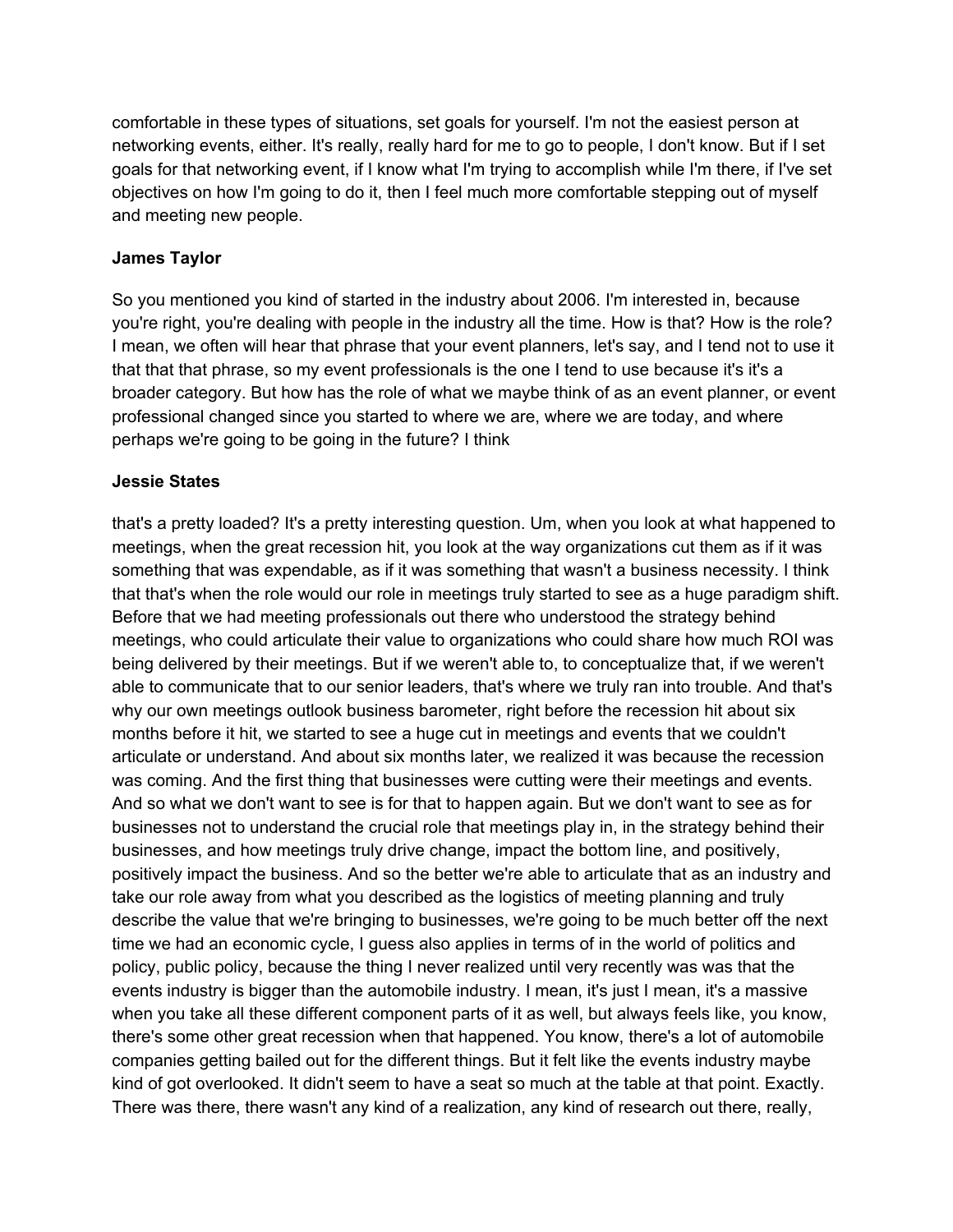that was showing the value that meetings but now, we do have research now you have studies now that show that businesses that didn't cut their meetings fared better than the competition that did we didn't have it at that point. So so it's I think it's it's very interesting way for us to look at the way we articulate our value to to these event owners to these business owners.

### **James Taylor**

Now know one of the things that you and I both really passionate about, and really kind of interested in is how things like artificial intelligence are changing the events industry as well. Can you maybe talk now what you're saying, because because part of your role is really looking at the research and looking at where things are going to in order to help train, you know, meeting professionals to what's what's going to be coming up soon. So what are some of the things that you're starting to see, especially when it comes to AI, perhaps automation and robots I watched,

### **Jessie States**

I watched a really interesting YouTube yesterday about a product that's just come out into the marketplace. It's an artificial intelligence personal assistant. And this personal assistant will schedule meetings for you. They'll reach out to the other person who you want to hold a meeting with. Find a common time put it into your calendar, if you need to cancel the meeting or reschedule this artificial intelligence service will go and reschedule find a new time where you both can meet sending emails back and forth to this other person. And I started and I've been thinking but but if this video Kind of illustrated what I've been thinking. And that is these logistical roles that meeting professionals do now the ordering of meals, the finding of venues and destinations, all of these things are something that in the near future are going to be very easy to automate, they're going to be very easy for our artificial intelligences to to calculate the different things that we use formulas for now to to book meeting rooms to to do some of the the the tactical elements that make up the meeting profession right now. And so what does that mean for meeting events, when and looking back at some of the industries that have been lost to automation in many ways, is that is that future meetings is the is the meeting profession as we know it going to be gone in 10 years. And if it is, if that is the case, that all of these things will be automated that AI and robots will be taking care of all of these things they'll be doing. But we have algorithms that calculate the perfect number of coffee cups, to put in a room based on your attendees. last 10 years of consumption. If all of that is true, then we need to have a completely different value proposition as an industry, we need to completely change the way we talk about what our roles are, what our jobs are. And the strategy behind what we do, we need to really be move ourselves from a logistical logistical job description to a consulting job description to one that talks about strategy. And and the words that we use as we articulate who we are and the value that we bring to the C suite. And to senior level managers, it's going to be really very important.

### **James Taylor**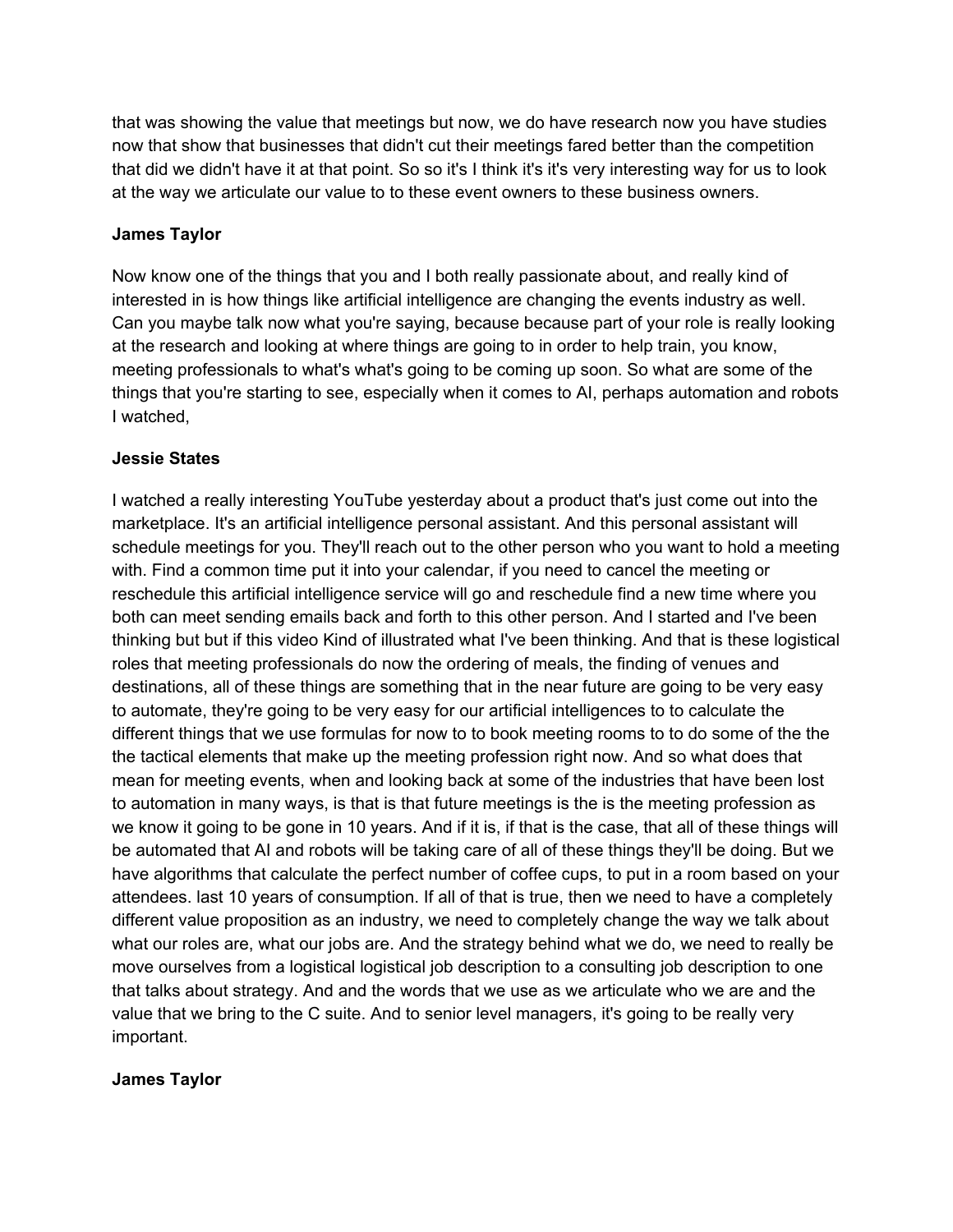It's funny, I just as you were talking, saying that I'm reminded of the industry, I first came from the music industry where we first saw it where if we think about any kind of industry, where you have the kind of content and then you have the community, you know, around it, or the you know, the the networking side around it. And what we saw was that the content part kind of came back in term stuffing and the value because so much content was very freely available out there in different ways, watch YouTube videos, watch TED Talks. But the the community part actually went up. And if I look at now, live events are absolutely booming, like life festivals. Absolutely. So it's like, so even though we've seen this massive new technology and digitalization, actually the community aspect, and it has gone up, and I don't know how you feel, but I seem to I feel this as a speaker, where that it used to be it was like maybe 5050, it felt often like the the content and you know, the keynotes and the discussions and things. And then the other 50% was was the kind of community net, the networking, it feels, to me a long time where the networking part is actually become more important now, and I guess we're AI, you talk about that, those tools to be able to schedule meetings and find the right connections for you to have that that's going to really start to come into its own now.

### **Jessie States**

Absolutely. And the reasons that people that people attend meetings, the reasons people come together, they spend money to come together that's changing. And in the past, it has been to to listen to the subject matter expert to hear the panel discussion, to sit back, and, and, and, and receive information. And that's just no longer the case. Actually, people attend meetings to meet each other, and they want to meet each other, they want to learn from each other. And they want to learn from subject matter experts. And they want to learn in their own context as well, because they curate their own educational experiences every day using technology. And when they come on site at a meeting, they have their own unique challenges that they want answered, and they won't get ROI. And they won't feel like they had a good conference unless those specific challenges are answered. So how are we connecting people together? technology is getting there. Technology is getting to the point where we're having Amazon type recommendations based on your profile of who should you should meet while you're on site at an event. But how are we as meeting professionals curating those experiences? How are we bringing people together in new and unique ways? How are we helping them engage by the ways that we design the experience itself? And so it's it's a paradigm shift? Again, it's a big shift in the reasons why people are coming on site to meetings events, if you think about it, our youngest generation one entering conferences right now ages 24. So that's, that's Gen Z already. They're coming. They're here already. They have huge communities, friends, huge community, industry communities, they've never even met in person before. So how powerful is that experience to really meet somebody face to face for the first time. And that's going to be the power of meetings moving forward.

### **James Taylor**

I guess on that point. Think of it that that Gen Z that's coming through and the millennials, you could argue is that they've been that first generations that have been going through the flipped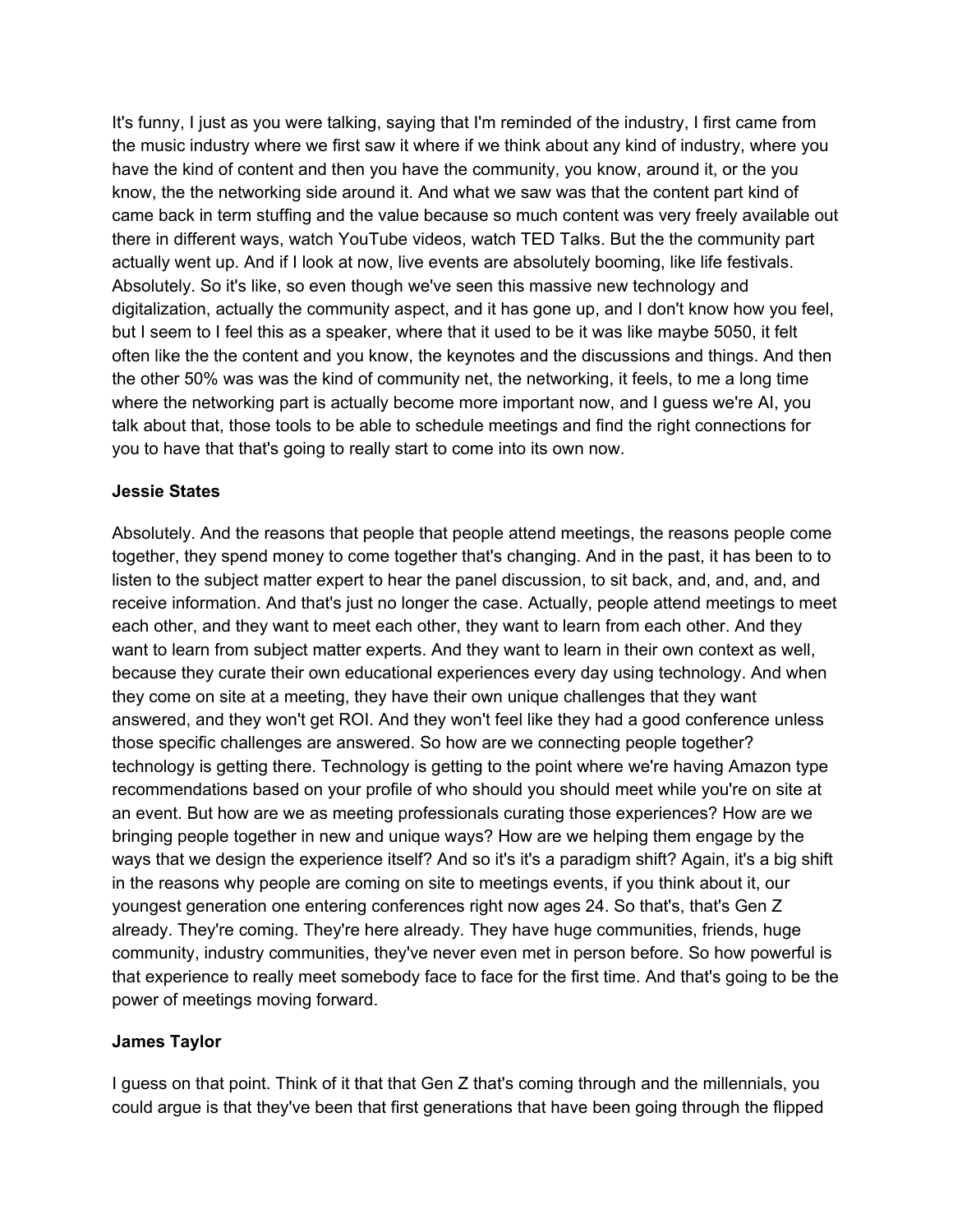classrooms at school. So you know, the idea of like, I don't know, maybe you and I are at school, we we kind of go to that and you sit there in a lecture and someone would talk for an hour or 90 minutes or whatever, and then you would make notes and you get up and you go that's compelling. changed in schools, I, you know, all that stuff, you know, all that kind of pure kind of content like lecture style, they're getting online, so that they're actually the time that they are coming together is much more exploratory, much more creative, you could argue as well, because they really, they don't have to do all that stuff. It's, you know, it's there. I love that there's an expression where we're moving from the stage on the stage to the guide on the side. And so you're almost at Utah at the storytelling, like those kind of great event pressures, they're moving almost in that kind of storytelling curation role, rather than just being very logistics, you know, thinking about it. From that perspective,

### **Jessie States**

I think a couple thoughts on that, we're seeing about half of meeting professionals saying that their audience sizes are going up right now they're going up by about 1%, about the same amount of meeting professionals saying that their virtual events are going up by about 2.5%. And we're finding that meeting professionals are being much more strategic about when they hold an on site Live Meeting. And when they have a virtual event, they're realizing that they can move some of that educational content, some of that hard content, the thing that doesn't require any interaction that can be moved online before an actual event, the very flipped classroom style that you're talking about. So that when people come on site, they are focused in on that personal experience on having conversations about that content on creating solutions around that content on on facing the challenges that they as a group face, and in creating opportunity out of that. So we're seeing a rise in open space, we're seeing a rise in in conferences without agendas. We're seeing a rise in democracies and all kinds of different ways sector grants, all kinds of different ways that people are engaging with each other, and these new kind of learner formats.

## **James Taylor**

So it's always isn't that what you're talking about there is that, you know, the idea of the meeting professional is moving from being a tactician to being a strategist, that is going up too high. I mean, that's great. You know, if we think about where the future of jobs are going with, you know, ai speak on a lot where, over the next 20 years, 40% of jobs are just going to be gone. They're just being automated, and obviously new jobs will be created. But what that requires is that the people are working to invest in those kind of higher quality skills, like the creativity, innovation, for example, as well. So like, it sounds like the new event pressures, many of them are already kind of they get it they're there they can have they realized that having to rescale for that new new environment.

### **Jessie States**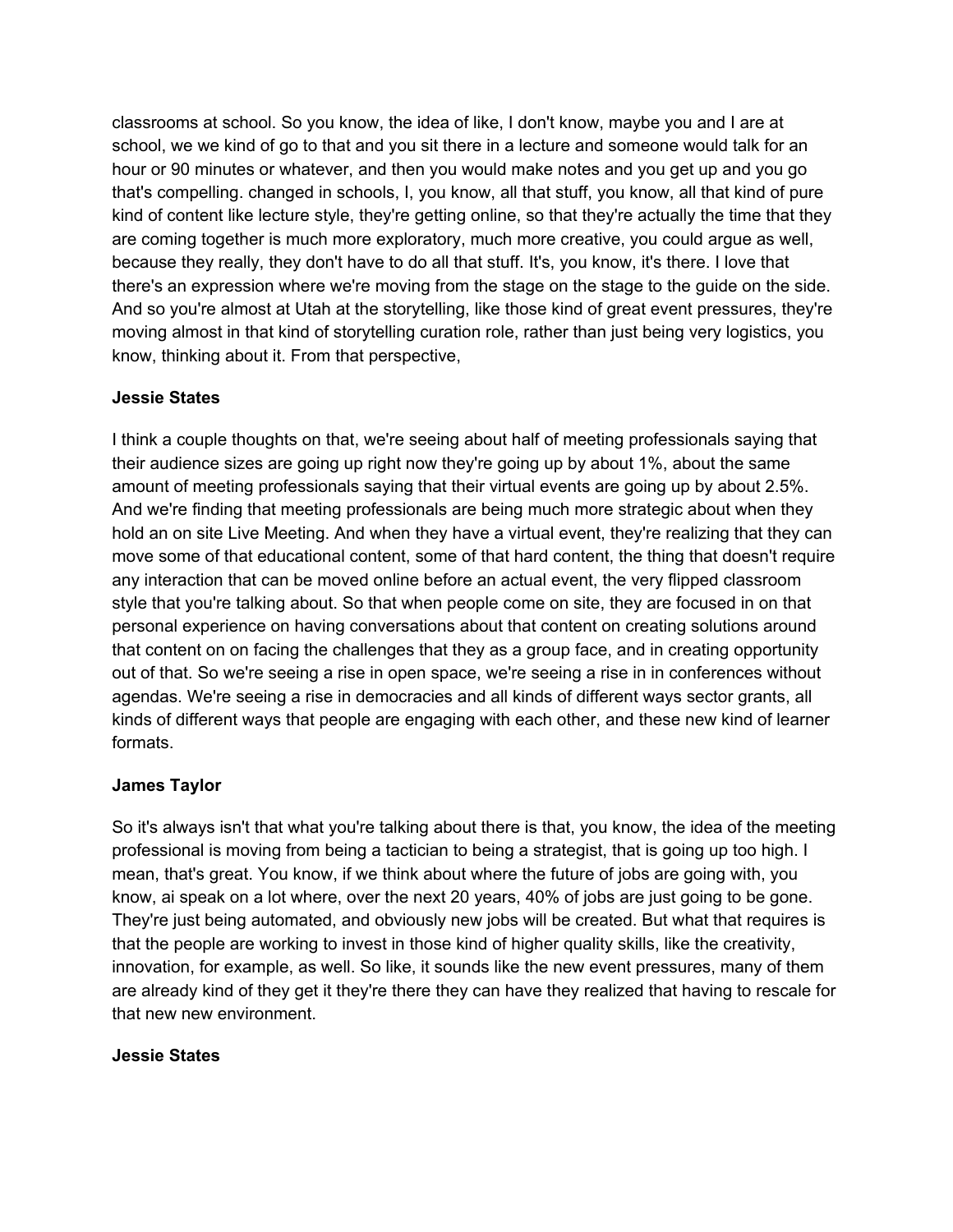Absolutely. So what we're seeing is the rise in strategic conversations. So instead of being a one way conversation, the meeting professional as an order taker, the meeting professional as the consultant, okay, business unit, what are your goals for this particular meeting? And how can my design my strategic design the meeting itself, how can we drive your business? So really being the designer, the mean designer, and saying, okay, you're wanting to increase sales by this much. This is how we're going to just design experience that does that.

## **James Taylor**

So I know, one of the things is a top of mind of a lot of people I've been speaking to recently has been the the safety and security aspects of events. I guess, and this is something that you're obviously doing a lot of research on, but you do a lot of training around this as well. Can you can you give me some of your thoughts on maybe someone that has, maybe they have their event there, they're running their event, but kind of the safety and security is, you know, they've kind of ticked the box to a certain extent, but they haven't really thought about it in a deep way and built some protocols and practices in there.

### **Jessie States**

So half of meeting professionals don't have a safety insert security plan for their events. Wow, 50% of meeting professionals don't don't have a plan at all. A lot of many, many others have a plan, but it has to be dusted off the shelf every year, they don't realize that your safety and security plan needs to change it every single different event that they have, that every single destination comes with different risks, that every single event venue comes with different threats, that they're the very content of their event could change the security planning that they have. So analyzing your meetings and events, looking at the different risks that those events face, categorizing those risks in terms of what's communicable. What's an acceptable risk for us? How do we mitigate the risks that we do find access that we do find acceptable? And how do we create plans, with our venues with our destinations with local law enforcement with local emergency management, in order to create safe experiences for our attendees is absolutely something that we as an industry start need to start to have a conversation about. MPI has developed a six hour certificate class in discussing just that. It's the theory of safety and security and how you can apply that not just in terms of the risk that you're planning for but impromptu planning as well. What's that process look like?

## **James Taylor**

I often wondered this when I see some event professionals Well, if I'm speaking at an event, we'll have some pre using our pre event conversations call we will touch on the safety security aspects and definitely when we're on the site, then we'll we'll go through those things as well. But you shared with me a really interesting kind of percentages as to, if something happens in a room, what people do, and this is going to just this is just like behavioral science really more than anything else. But you told me this, these numbers, I was really fascinated, and it got me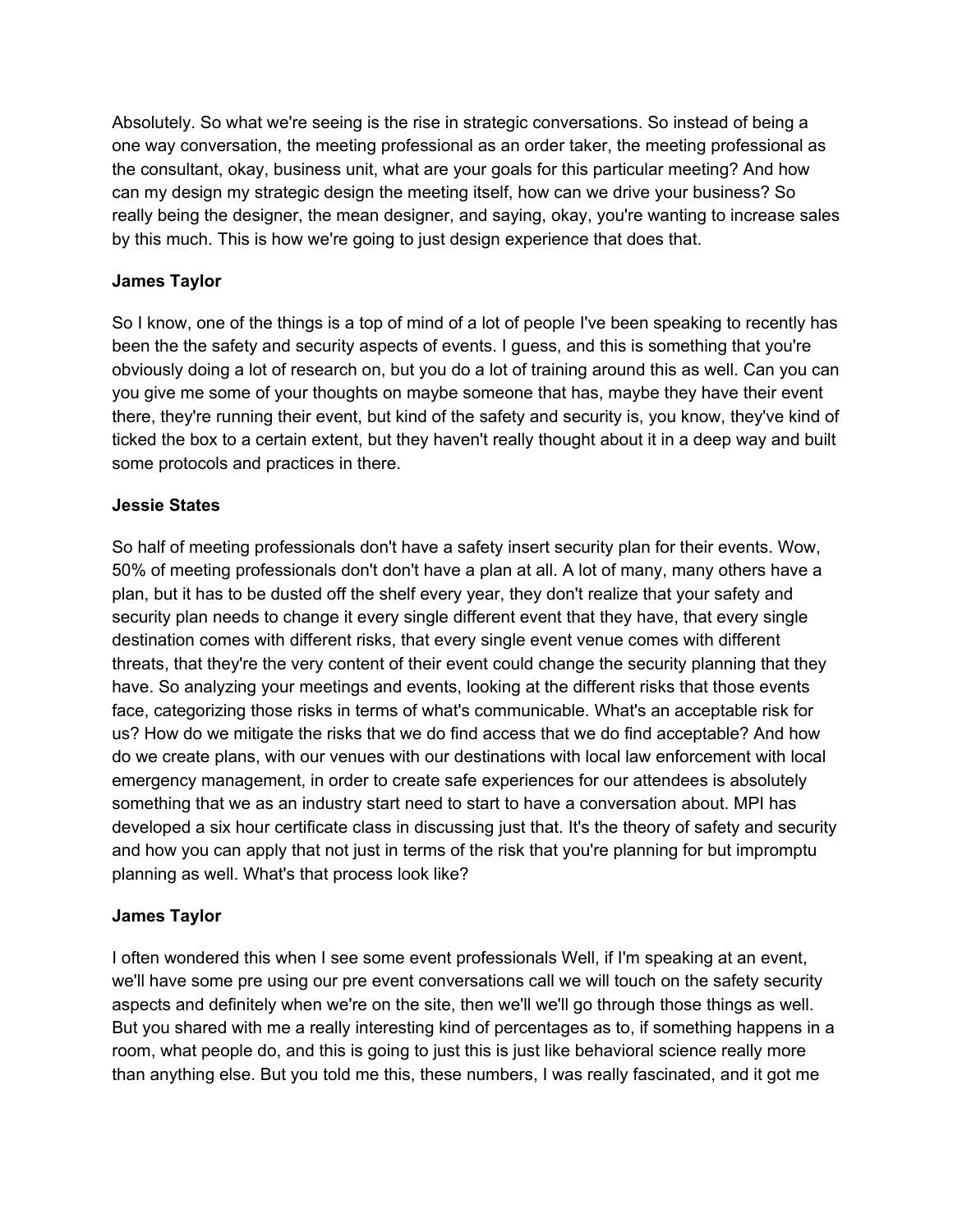thinking about as a speaker, especially if I'm that person, the lights on on the stage, what I need to perhaps do and the way I need to perhaps, you know, think and respond in situations.

### **Jessie States**

So, this comes from a partner of ours, it's the NCS four group out of the University of Southern Mississippi, that's the national spectator sports Safety and Security Center. So they are they are mega events, they do the safety and security for marathons and, and Super Bowls. But they have, they have a number that they look at it, it's 10 at 10. So 10% of people are going to be very, very active in the case of an incident. In the case of something happening, safety and security wise 10 are going to be very, very active and trying to assure people out and get them to the right place. 80% of people are going to sit there and wait for you to tell them to do something. So if the fire alarm is going off, they're still sitting there, they're waiting for the keynote, the voice of God, whomever it is to come on and tell them what to do. And then you have an additional 10%, who are somewhat obstructionist, they're the ones who aren't getting up even after you've told them to. So

## **James Taylor**

they're sitting there on their laptops, limited, everything's going on random. Yeah, that 10 at 10. That kind of blew, that blew me away. And and obviously, with the events recently in the news, it kind of got me thinking a lot more about it in terms of speakers as well, what we can do to ensure because if you are in a position where as a speaker, you're up on stage, and 80% of people are not going to do anything. That's a pretty mind blowing number that so thinking about what has to happen there. And I don't know if it was you mentioned, or maybe one of my other guests was talking about an event recently where something did happen. Thankfully, nothing, we were injured or anything but something happened. And the speaker completely froze on stage. And it is required when one of the organizers actually come on stage and pick that baton up and deal with it as well. But you can have lost seconds, you know, maybe even a minute there as well.

## **Jessie States**

And I think that's part of your crisis planning process is that you have to be able to plan for the fact that at key times, some members of your crisis team are not going to be available. And whether that's because of a medical emergency, whether that's because communication has been cut off, or whether that's because they just froze in the moment. That has to be part of the planning process, too. You have to be able to have Plan A, B, C and D. So what happens if your first line of defense isn't there? Who steps in? And what does that look like,

## **James Taylor**

you know, as as someone that is putting together events, you know, events can be stressful? You know, I think I saw a stat the other day that that event professionals is like the fifth most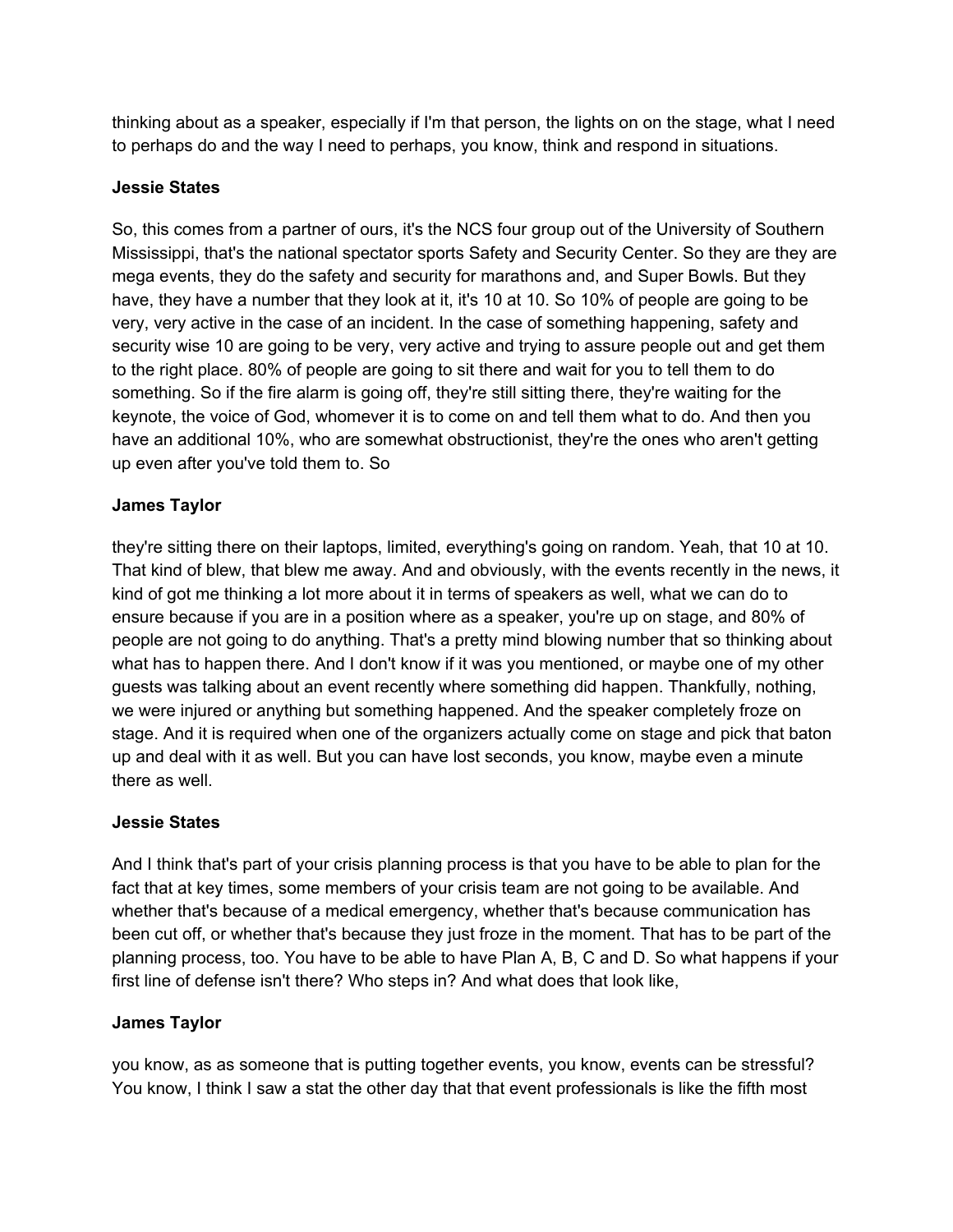stressful job after like fire and you know, police and is like very out there. So what do you do in order to stay sane and stay healthy? Like during events and in the run up to events, when maybe things you know, there's a lot going on, I

### **Jessie States**

think we as meeting professionals take a lot of care and making sure that our attendees are having really healthy, relaxing experiences that they are in the perfect Zen place to accept learning, you know, we work really, really hard for our attendees, and we just ignore our own health. So we were so bad, those long hours, late hours, not taking care of ourselves, or our teams, just running around being very, very stressed out. So I think that that's something that we as an industry need to look at, to make sure that we're translating those experiences that we're telling our attendees are necessary for them. And making sure that we're we ourselves are being really, really healthy.

### **James Taylor**

So I know it's through the you have the MPI, the academy there as well, which kind of has a lot of these kind of training in spirit. I know you've got a lot of online site as well as the events. You know, what are you finding just now are people really looking for when it comes to the training piece? Is it still very much the tactical level? Or is it something new that's kind of coming into, you're getting a lot of requests for when it comes to training,

### **Jessie States**

we're getting a lot of requests for experience design, we people are looking for new and unique ways to create amazing experiences we no longer talk about sometimes some people have even moved away from calling them events anymore, you know, with everything is an experience, people are expecting an experience, not a meeting. So we're seeing a lot of education in that area. We're seeing a lot of push in that safety and security area. We're seeing a lot of engagement. And we're also seeing a lot of investment in time and thought being put into creative creating inclusive experiences. Our audiences are so diverse and so global, that they come from so many different countries and places they come from so many different backgrounds, it making sure that every single person that comes on site feels welcomed and comfortable is gonna really be so important.

### **James Taylor**

Yeah, I know. You mean, it's like, That's it? Yeah. It's like that it's funny because it's, um, I guess now with with a lot of these technologies, making some things like, you know, in terms of registrations much easier technologies around some of the artificial intelligence, it that time that hopefully is releasing for us to be able to think, Okay, I think more strategically in terms of like, what you actually want to achieve with this event, but then also thinking much more about that experience. And, and, and just, you know, releasing that time to be able to do that. I mean, I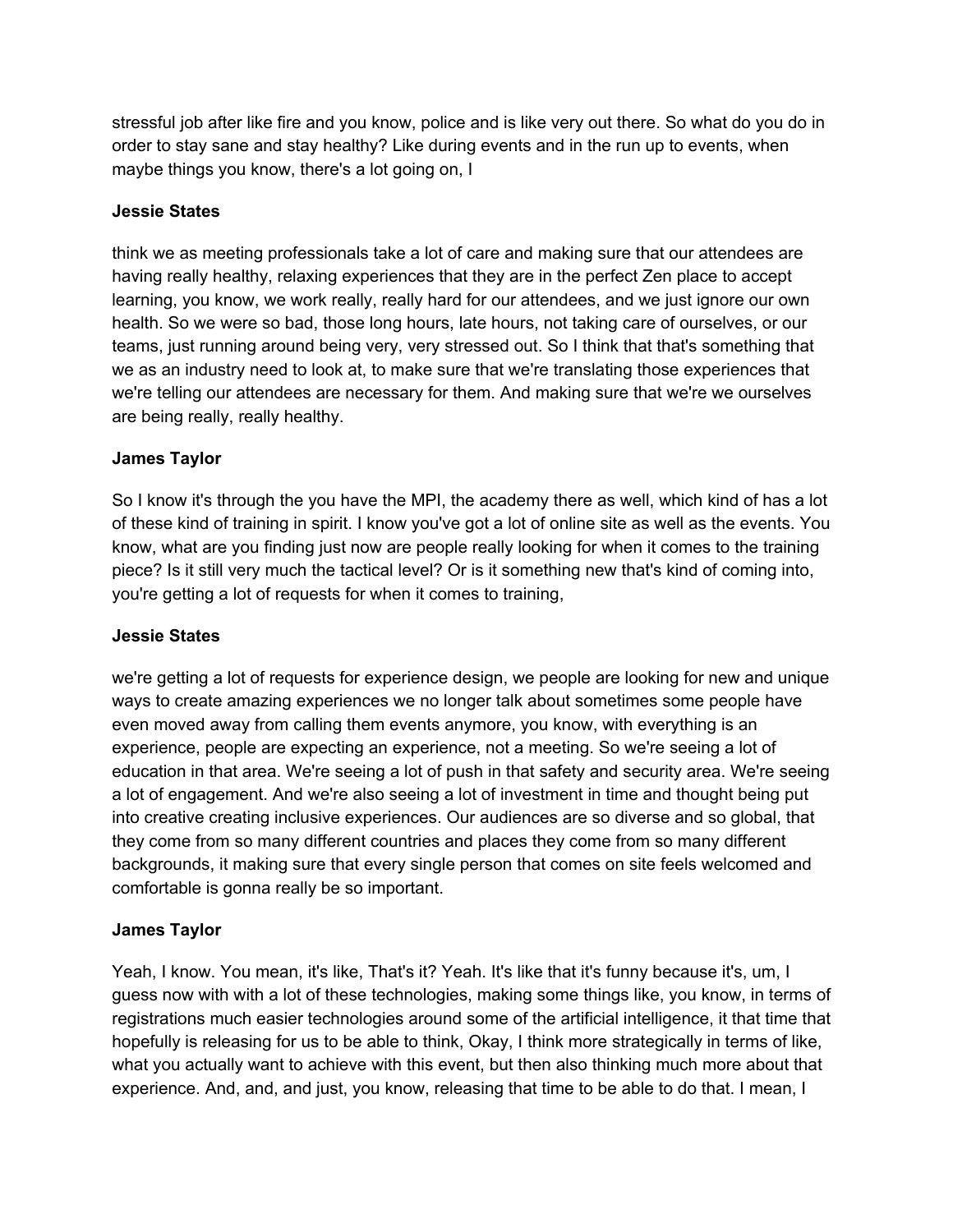think about it a lot. Especially when it comes to AI where, I mean, I actually use AI in my my keynotes, I actually run, I'm running my keynotes now through IBM Watson, because I because they can tell me At what point in my keynotes things are gonna be a little bit flat, and I need to switch things up, you've been to story, you know, this in terms of a story, arc and things. So the way I'm using AI is, I can almost see it, this is great, because it's a tool for me, to allow me to focus on the thing that I'm hopefully good at, which is that you like telling stories, telling stories and crafting things and thinking much more strategically and thinking deeply and being more creative about stuff. And it sounds to me, like what's happening in the events industry more broadly, is that's kind of going on. So I don't have to worry about like, will this person have that vegan meal, because you know, that the systems will be in place, they'll be able to take some of those things. So releasing that time to go like, actually, what kind of experience do we want to create the efficiencies

### **Jessie States**

that are going to be created by this automation or something that we have to be able to take advantage of? So right now, there's no real job loss because of automation, we're still so kind of early in that process. But as those efficiencies continue, what what does that make more time for for the meeting professional and how can we utilize that time to create even better experiences I think is crucial.

### **James Taylor**

So let's go to maybe a little bit the more mundane my new whenever I go to any event speaking event I have my bag and there's certain things in my bag I never leave the home or the office without because they have to be my bag isn't that big school is usually things like clickers and all those things but but What's in your bag was in you know, you never leave Ted to an event without ensuring that it's in there

## **Jessie States**

as a speaker but also as a meeting professional. I'm making sure that that my that I have everything in there that that helps me feel comfortable that helps me feel whole like we were talking a little bit about wellness what is it that you need to bring with you or what is part of your personal brand that's just going to make you feel like you wake up in the morning and you're ready to go and so making sure that you have something that's kind of personal to you in that traveling making you feel grounded and whole I think is really important some lady at some people it might be their you know, their meeting pumps you know, whatever it is that keeps you focused on business I think is something that I that I like to keep in the back I'm not sure that's what you're or

### **James Taylor**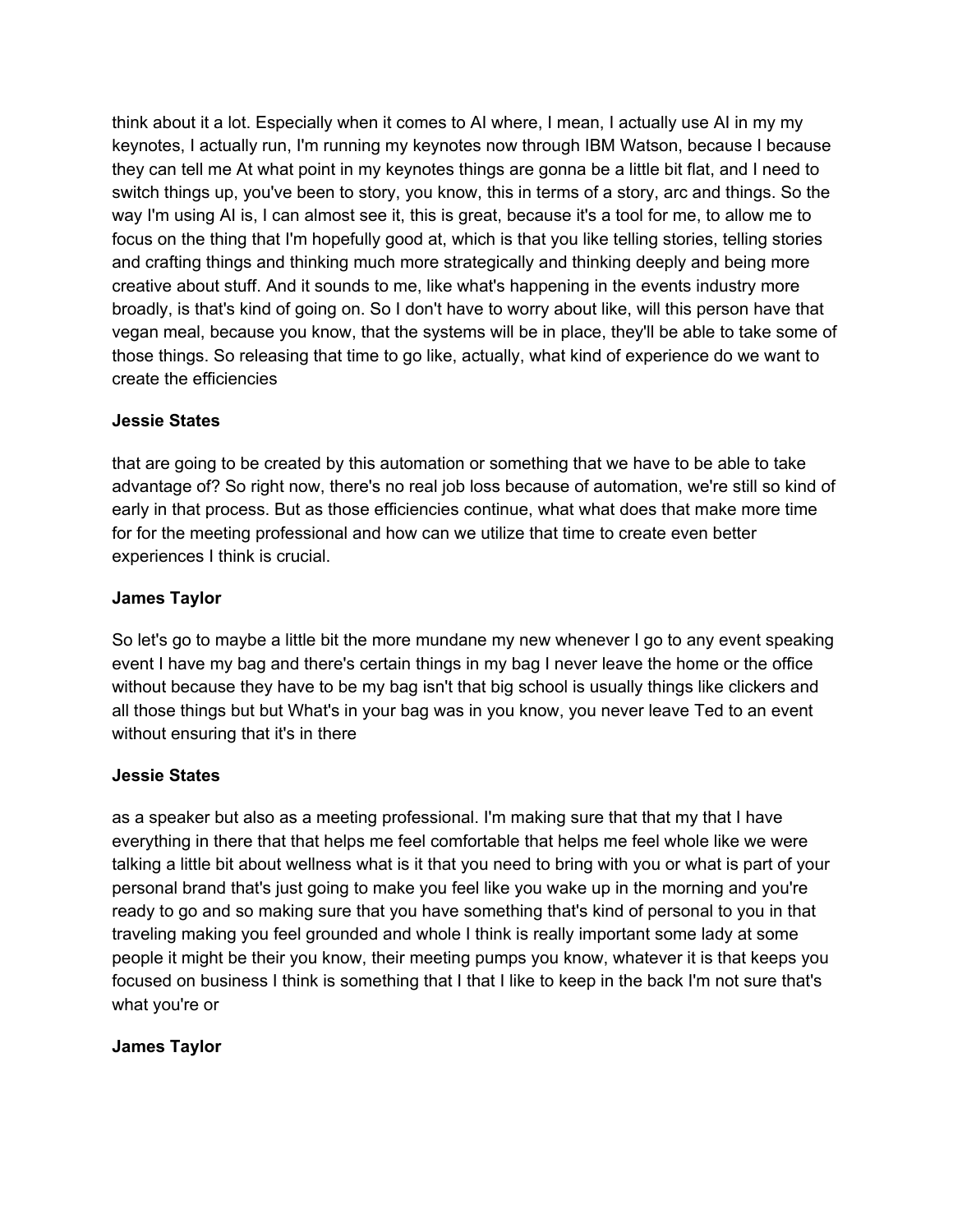no actually funny if I was contacted recently by a friend of mine is in the music industry is working with Jennifer Jennifer Lopez and and her thing was candles and like very nice Jerome alone candles and which is a great British brand new Malone candles and and it just like sometimes sense for me I'm bigger than that as well. Like just having this like certain sense kind of makes me feel like home even if I'm in a different hotel room every night and everything. So sometimes for me that's the that's that's what does it.

## **Jessie States**

So that's that's that's awesome. I love that. I mean now I feel like I'm deficient in some way I need to go find something that I bring

### **James Taylor**

with me everywhere. We have to have a range of MPI candles. That's the next thing. We need to do the MPI candle rage for exclusively

### **Jessie States**

marking that right now.

### **James Taylor**

So what about online resources? Do you are there any kind of online tools or apps you find really useful to yourself?

### **Jessie States**

Yeah, I think that that? Well, first, I've just wanted to let everyone know about the MPI Academy. We have an online Academy of over 200 hours of resources sessions that you can attend, those are free for our members, but they're pushable purchasable for non members. And you talk about the tactics of meaning profession that's going to go all the way from from your contracting negotiations through to the strategy behind your meetings and events. So all of those things that we've talked about that are really really important for us to start concentrating on above and beyond the kind of booking of rooms and spaces and and making sure that that our that our rooms are setting the capacities are right above and beyond all that what makes a meeting experience great what what drives business for for organizations, when they're looking at their meetings, that education is going to be crucial, and we have that that's available for everyone. We do online webinars every week. We we just want to make sure that the meeting community is having the right conversation is connecting with the right people in a truly global way to make sure that we're not going to be left behind.

### **James Taylor**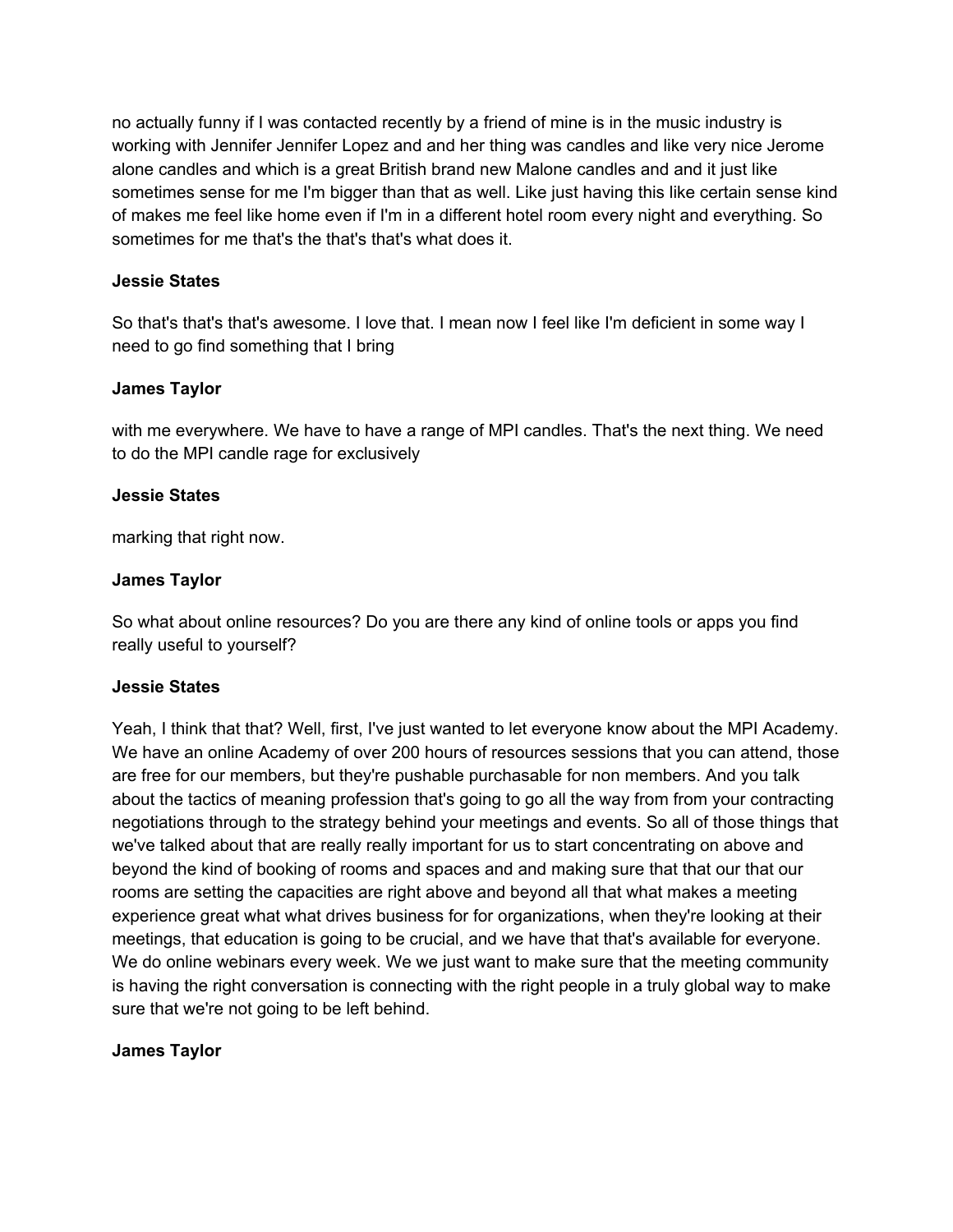Now you mentioned that you know the global aspects. I know you have these chapters. As you know, all over the, the globe as well. So when almost becomes an MPI member, as well as getting access to the academy into the, to the education side as well, I'm guessing there's a strong, actual live meetup kind of community aspect to what goes on as well,

## **Jessie States**

absolutely. We've got 16,000 Global meeting professionals who get together every month, in different ways to connect, to learn from each other to talk about those to actually host the experiences that we've been talking about why it's so important for people to meet face to face. So when you're when you're, it's hard for us as meeting professionals to explain what we do to our families and friends. You know, it's always like, Oh, you travel so much, it must be so much fun, you know, oh, you play in parties, you know. And so I think that at some point, you just need a family, you could go to understands who you are, and gets you and you can talk to them about your challenges. And you can create opportunities together. And you could do business together, because Gosh, darn it, you get each other. You know, it's I think that's part of the value too, in having a global community is the fact that, at least we don't have to, you know, give each other the elevator speech.

### **James Taylor**

I'm just as you mentioned, the party planner, thing I'm reminded of someone I recently spoke to who said, they were at an event, and a very well known speaker was up speaking and, and it was in front of actually primarily event professionals as well. And they use the phrase party planner, like throughout the entire event. And as a result, that speaker obviously got the worst kind of ratings on the thing, the thing as well. So, so yeah, I mean, I think I think there's, you know, obviously, a lot of what the MPAA does, is educating its members as well. But I guess you've got that big role of also educating people more generally, including speakers, including new supply other people within, within the industry, you know, government as well as to the value of what, what meetings are about.

## **Jessie States**

Absolutely. And that's, and that's what's going to be crucial, because you everyone who's attending this meeting today, or who's getting the this video or this content, you will you all get it. But there are hundreds of thousands of other meeting professionals out there who are just still doing tactics, who are just still being order takers. And and not only reaching them, but reaching business owners and CEOs and government agencies and sharing the value of meetings and the value of this role plays in driving business. Especially when we have people out there who don't know that yet, you know, how are we spreading that message? How are we sharing that story, because if we don't, we will be obsolete, and no one wants that to happen, we all understand the strategy behind meetings. So that's why it's so key and why I'm so thankful for your organization for hosting the summit. Because these are the kinds of conversations that we're going to be able to take back to our organizations, these are the kinds of global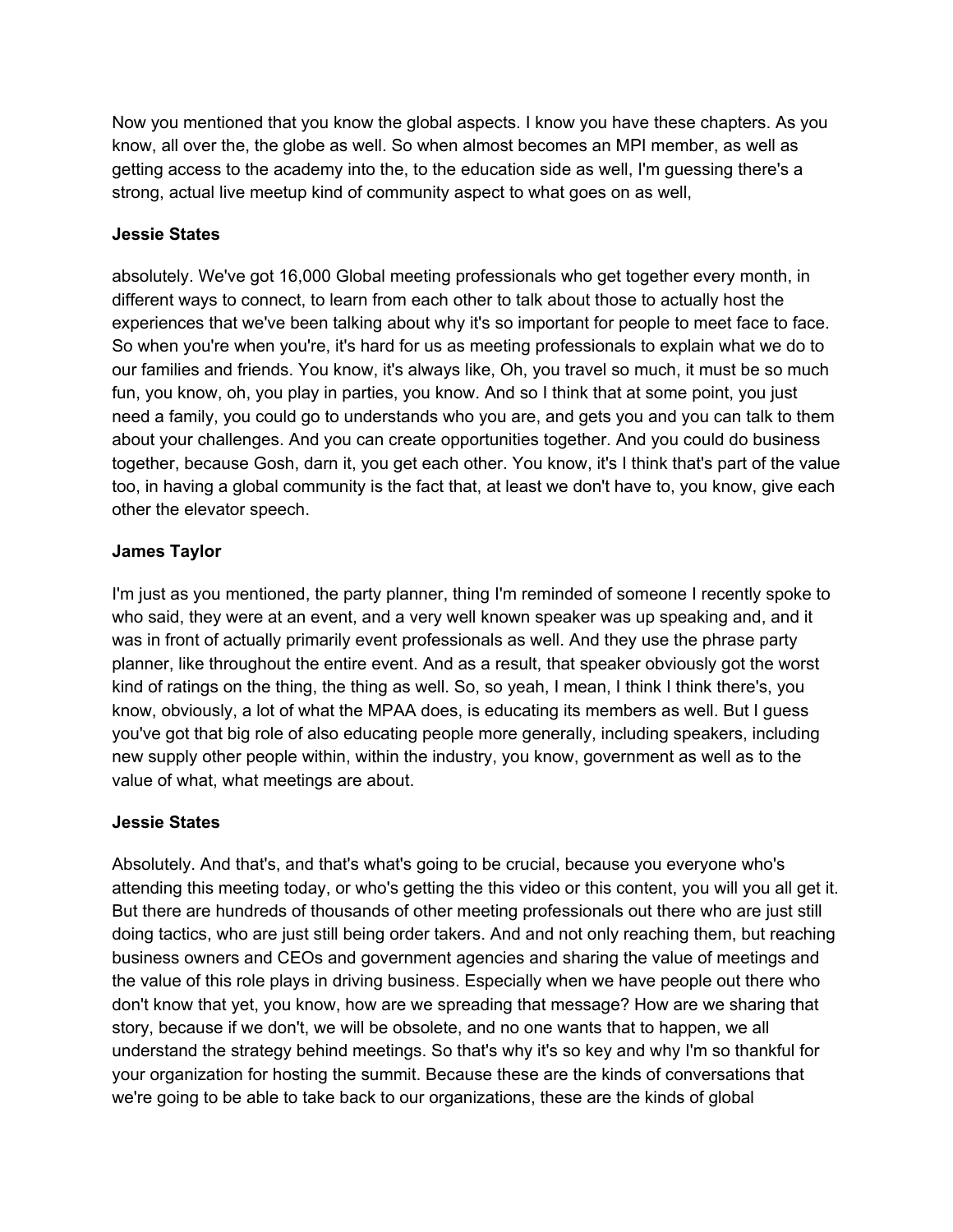conversations that we need to be having, if we don't have them, we won't be here anymore. So not to pump you guys up. ratable what you're doing, and and it may have seemed small in the beginning, and you know, it's growing now, but the importance of what you're doing right now is going to change meetings moving forward.

## **James Taylor**

And I think this is one of the great things about online, I know you do a lot of webinars as well is that if you know, if you don't live in some of those big cities as big areas, or places as easy to get to, for events to meet with other meeting professionals, it's kind of difficult, you know, finding out and you know, that was one of the reason we want to do this was like, you know, we're probably gonna have people in over 100 countries, you know, on this just now as well. And, and just so they can learn from the best regardless of where they are in the world. They can just learn from some of the best experts in this field. I just want to ask you one question as we start to finish up here as well. I mentioned like apps and things, but is there maybe a book that you would recommend to someone I'm a big, I'm a huge reader. And I know a lot of my friends a huge read is a book that you would recommend around the events industry.

## **Jessie States**

I wish that I could remember the title of it, my my friend to hear it and Dean. She's a Canadian, and has been in our industry for a very, very long time. She just finished her new book on meeting design. And it's incredible. And unfortunately it's it's it's it's

# **James Taylor**

escaping my mind right now but look her up Google her name to hear it and D and E n d e a n, it's it's a really deep dive into meeting design meeting curation that I would absolutely recommend. Well, that's what I'm gonna, I'm gonna make sure we're going to put a link here as well for that. So we're gonna have all these links here. So and we'll also going to have a link here for MPI Academy, because we've been talking about this just now and I'm sure that anyone watching this, if you're attending this event, you're obviously you care deeply about, you know, continued professional development as well. So we want to help you kind of continue that, that journey. So we're going to have have a link here, as well. Jesse, it's been an absolute pleasure speaking to you today and learning about the amazing work that the MPI does no amazing what you're doing with MPI As well, is there any any kind of final kind of parting kind of parting words that you would give maybe as someone that's watching this just now listening to this just now just getting started in the in the industry? Is there any kind of final words you would say to them,

## **Jessie States**

what we do is so important to small businesses, large businesses, government agencies, geopolitics, the economics, tax growth, the number of jobs we touch, the number of jobs we create, the number of businesses that we drive. When we meet, we had MPI, say, when we